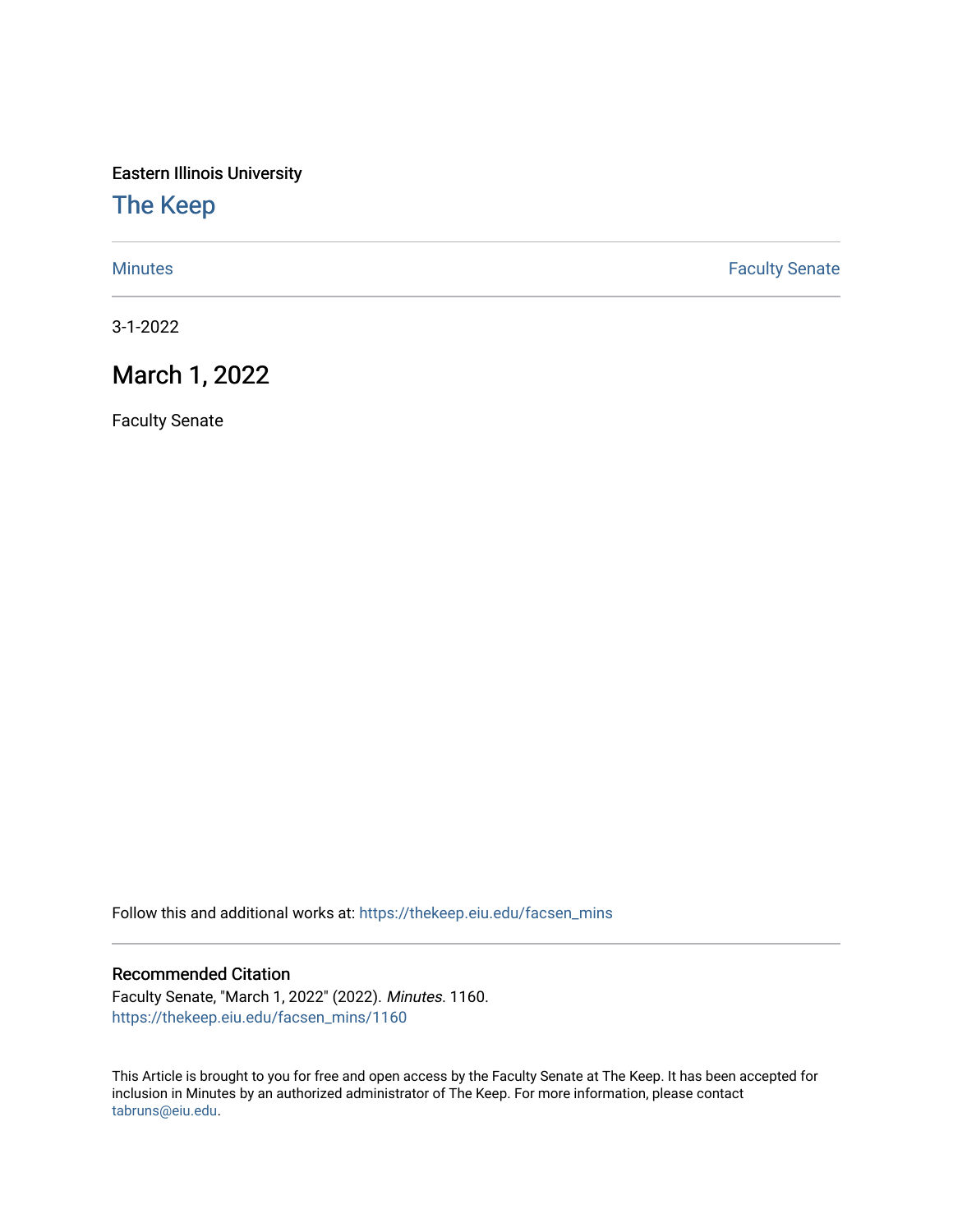### Agenda and Minutes

Faculty Senate 2021-2022 March 1, 2022

Members Present: Teshome Abebe, Todd Bruns, Brad Decker, Stephen Kozlowski, Alicia Neal, Jeanne Okrasinski, Andrew Parrish, Will Porter, Steve Scher, Grant Sterling, Larry White

Guests: Provost Gatrell, Student Senate Representative Nuss

- I. Faculty Senate (FS) approved the minutes from 02/15; motion Senator Sterling, second Senator Neal; Roll call vote passed unanimously.
- II. Committee reports
	- a. Exec (Bruns/Stowell/Mulvey)
		- Executive committee met with president on 2/28. VP of Business Affairs will be leaving end of March. Search for replacement will start soon. FS updated President on recent activities. Discussed enrollment; numbers looking good, but slight downturn in transfer students (could be due to covid-related impacts on Community Colleges). President reported that the State Governor proposed 5% budget increase for Eastern. \$35m has been budgeted for AIM high (same as previous) and \$122m for MAP (increase). Student mental health was discussed, as was holistic support for low-income students.
	- b. Elections & Nominations (Okrakinski) Elections will be open until Friday March 11th. Unfilled positions: 12 Uncontested positions: 14.
	- c. Student & Staff Relations (Davis/Bruns) Faith Nuss shared Student Senate Updates. Additional student fee allocation for Sports and Rec: \$20k for new bikes. Additional student fee allocation for university board: \$34,400. Additional student fee allocation for student government: \$ 9,450.
	- d. Faculty Forum (Mulvey) No report
	- e. Awards (Bruns)

Numerous nominations for Distinguished faculty award. Recommendation from the Awards Committee is a tie: Grant Sterling and Jeff Stowell. Abebe motioned to approve; Second Bruns. Role call vote passed unanimously, Sterling abstained. Senator Scher asked how the award funds will be split. Answer: The award will not be split, both candidates will receive the full amount each (Provost Gatrell). Scher asked where the funds for this award comes from, and what the process is